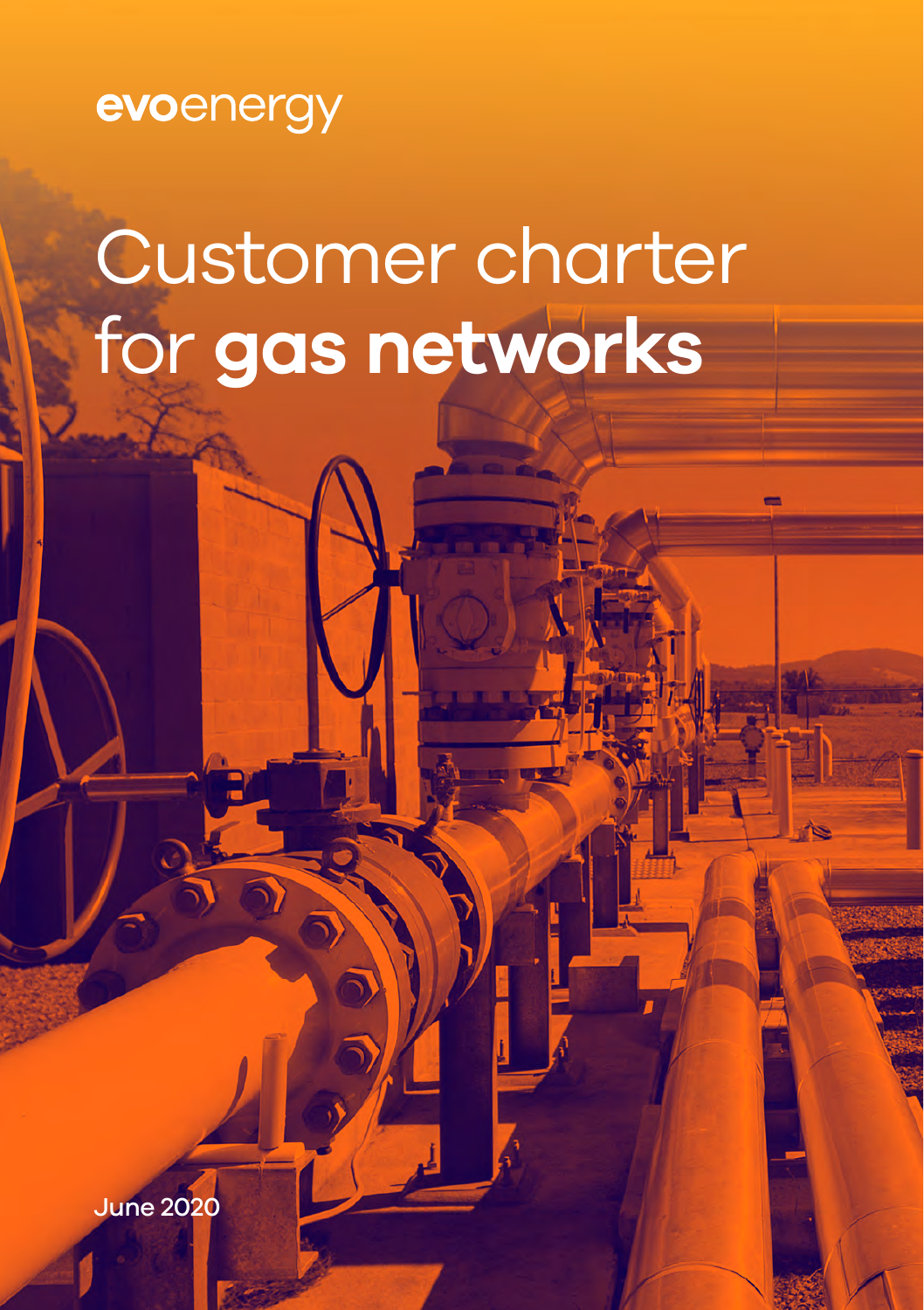# Who does this Customer Charter cover?

This Evoenergy Customer Charter outlines your rights and obligations as a customer who is connected to the gas network. Evoenergy is the natural gas distributor that owns gas infrastructure in the Australian Capital Territory (ACT) and parts of New South Wales (NSW). Evoenergy supplies gas to both residential and commercial customers within the ACT and parts of NSW.

Evoenergy does not provide gas bills to customers, so you will need to talk to your retailer if you have a billing enquiry.

This Charter aims to be a guide for customers

to our services and responsibilities. You will find important information on:

- The roles of the gas distributor and the gas retailer
- Your rights and obligations as a gas distributor's customer
- When you should contact us and how to make an enquiry or complaint
- The arrangements for connection of your gas supply
- The arrangements for the temporary disconnection and reconnection of your gas supply
- The arrangements for abolishment (decommissioning) of your gas supply
- The arrangements for planned and unplanned interruption of the gas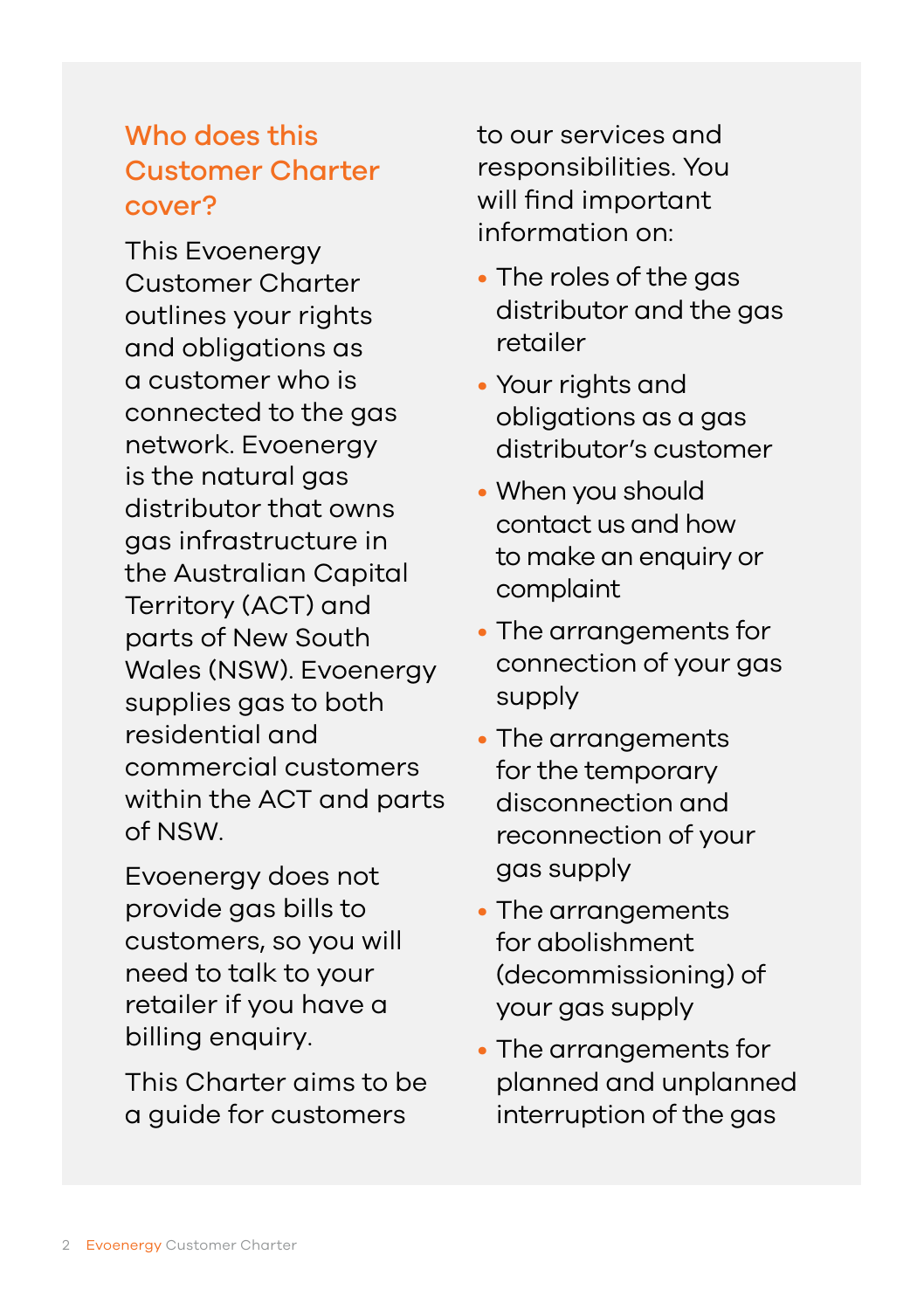supply to your area, and

• The service standards and rebates applicable to your gas supply

This Charter also refers to relevant energy laws which may affect your rights and obligations as a gas distributor's customer, including:

- *• National Energy Retail Law (ACT) Act 2012 (ACT)*
- *• National Energy Retail Law (Adoption) Act 2012 (NSW)*
- *• National Energy Retail Rules*
- *• National Gas (South Australia) Act 2008*
- *• National Gas Rules*
- *• Utilities Act 2000 (ACT)*
- *• Gas Supply Act 1996 (NSW)*
- *• ACT Consumer Protection Code, and*
- *• The Privacy Act 1988*

This Evoenergy

Customer Charter is produced for information purposes only and is not a legally binding document.

#### **What is the difference between your gas distributor and your gas retailer?**

Your distributor:

- Organises and provides gas connection to premises
- Conducts all maintenance, upgrade, and extension work on the distribution network up to and including the meter
- Performs new connections, connection alterations, and other connection services relating to customer premises
- Is responsible for maintaining quality and reliability of supply
- Reads aas meters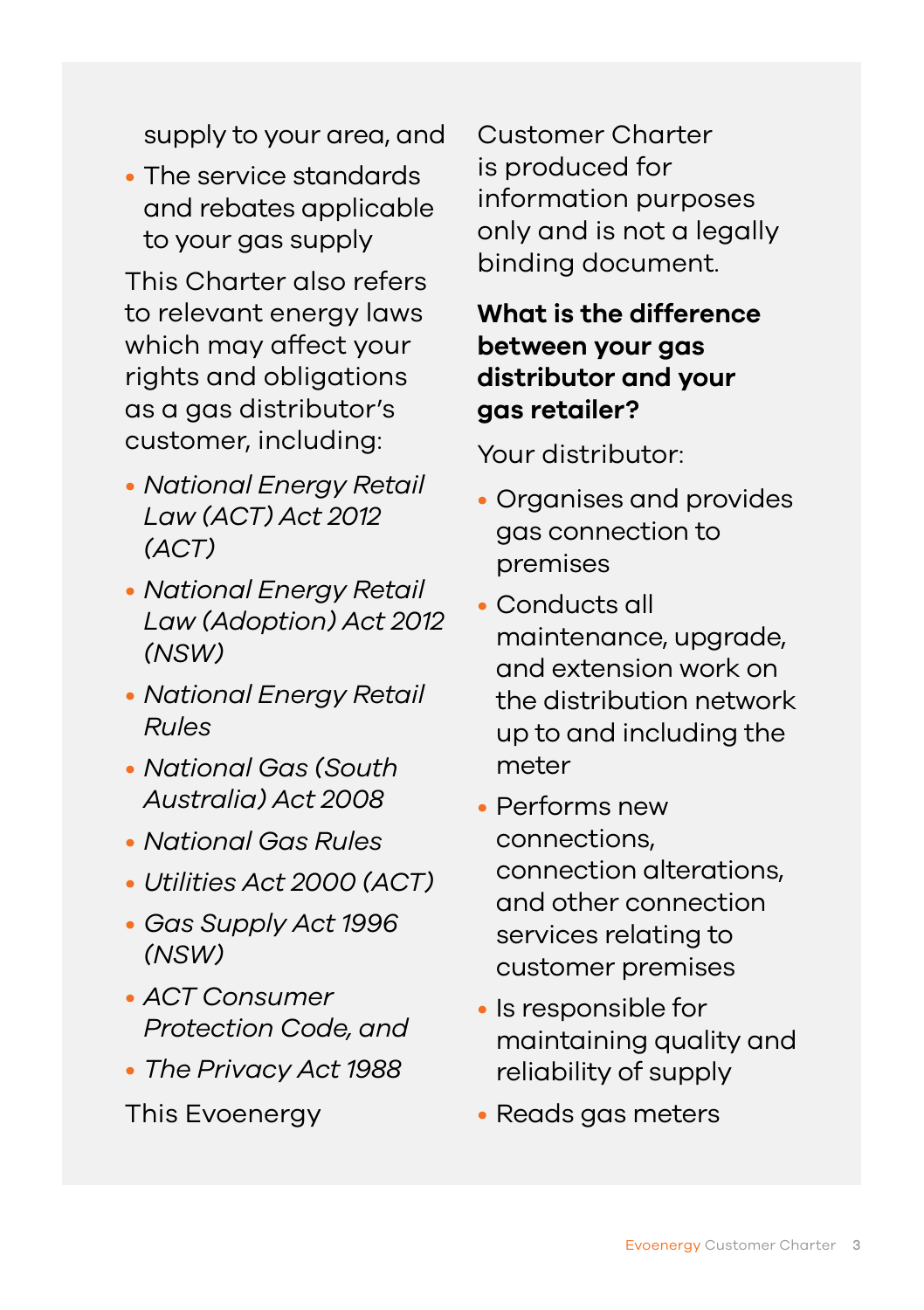and provides gas consumption information to retailers

• Responds to gas emergencies, enquiries and complaints relating to the gas network management and related services

We work closely with you and your retailer to perform new connections, connection alterations and other connection services. Evoenergy has engaged Jemena Asset Management to manage its assets and provide services to its customers.

Your retailer:

- Can arrange new connections and connection alterations to customer premises
- Can organise with your distributor to disconnect and reconnect customer

premises

- Investigates billing issues, and
- Will prepare and dispatch bills based on the amount of gas you use, in addition to a network charge which represents the cost of supplying gas to your premises

As a customer, you can choose your gas retailer. A list of gas retailers is available on the Australian Energy Regulator's website at

#### **aer.gov.au**

#### **What are your rights as an Evoenergy customer?**

As your gas distributor we must provide:

- Safe and reliable gas supply in accordance with relevant gas laws
- Installation and maintenance of the gas distribution network infrastructure up to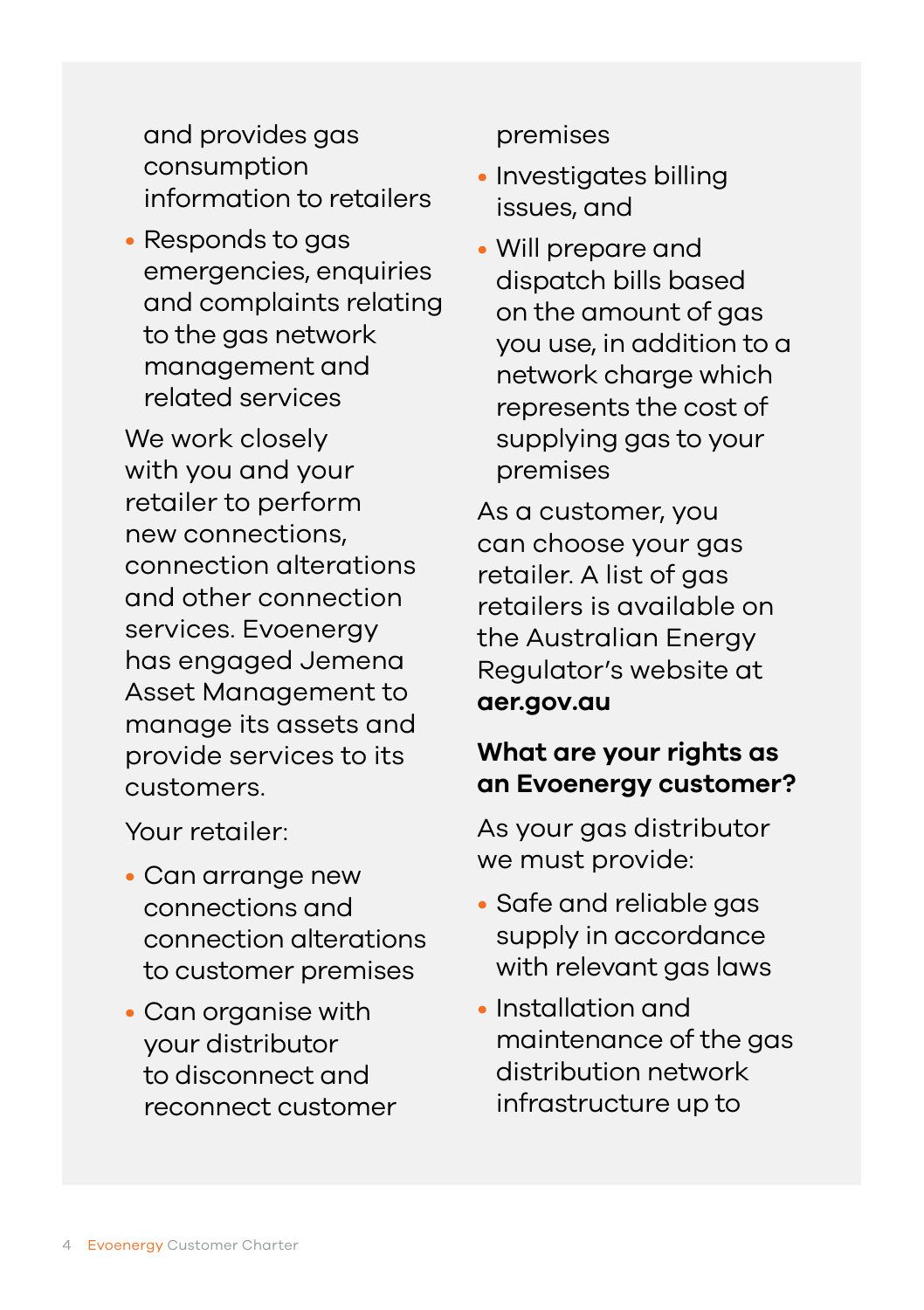the outlet of the meter on your premises in accordance with relevant gas laws

- Notice of planned interruptions of the gas supply to your area
- Notice of the need for us to enter your premises in the event of planned maintenance of our gas assets
- Official photo identification on request if we access your premises
- You or your retailer, and subject to a fee in certain circumstances, information about your gas consumption or our charges
- You or your contractor with reasonable information on our requirements in relation to the network connection for a proposed new installation, or

alteration to your existing connection

- Advice on what is required to protect our equipment
- You with access to a relevant interpreter service if a referral is necessary or appropriate to meet your reasonable needs as an Evoenergy customer
- You with access to a copy of our Complaints and Dispute Resolution Procedure, and
- Our commitment that information provided by you will be treated as confidential and in accordance with the *Privacy Act 1998 (Cth)*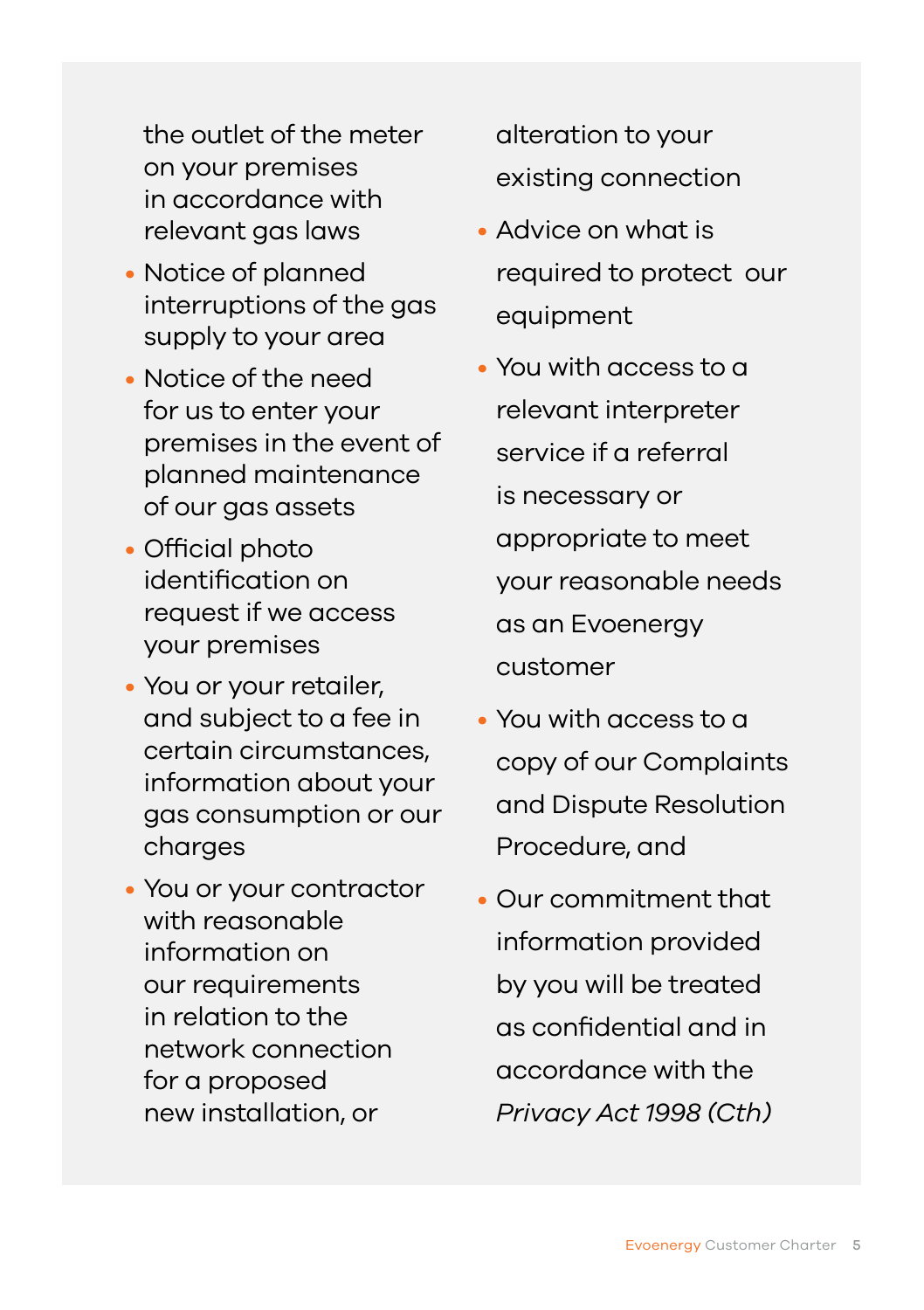#### **What are your obligations as an Evoenergy customer?**

To assist us in maintaining safe gas distribution network infrastructure, there are several customer responsibilities you need to be aware of when using our network.

It is your responsibility to:

- Comply with any contract between you and us
- Ensure that contractors or other persons undertaking connection works for you comply with relevant legislation, regulations and Evoenergy requirements
- Ensure that we have an up-to-date address to issue notices to you about gas supply and

services

- Advise us of problems with your gas supply when you become aware of them
- Ensure your gas installation and any gas equipment within your premises is maintained in a safe condition and complies with relevant legislation and regulations
- Provide reasonable protection against interference with our gas assets (e.g. meter, piping and associated equipment) located at your premises
- Ensure that your actions or equipment do not compromise the integrity of our gas assets if they are located on or adjacent to your premises
- Allow safe and unhindered access to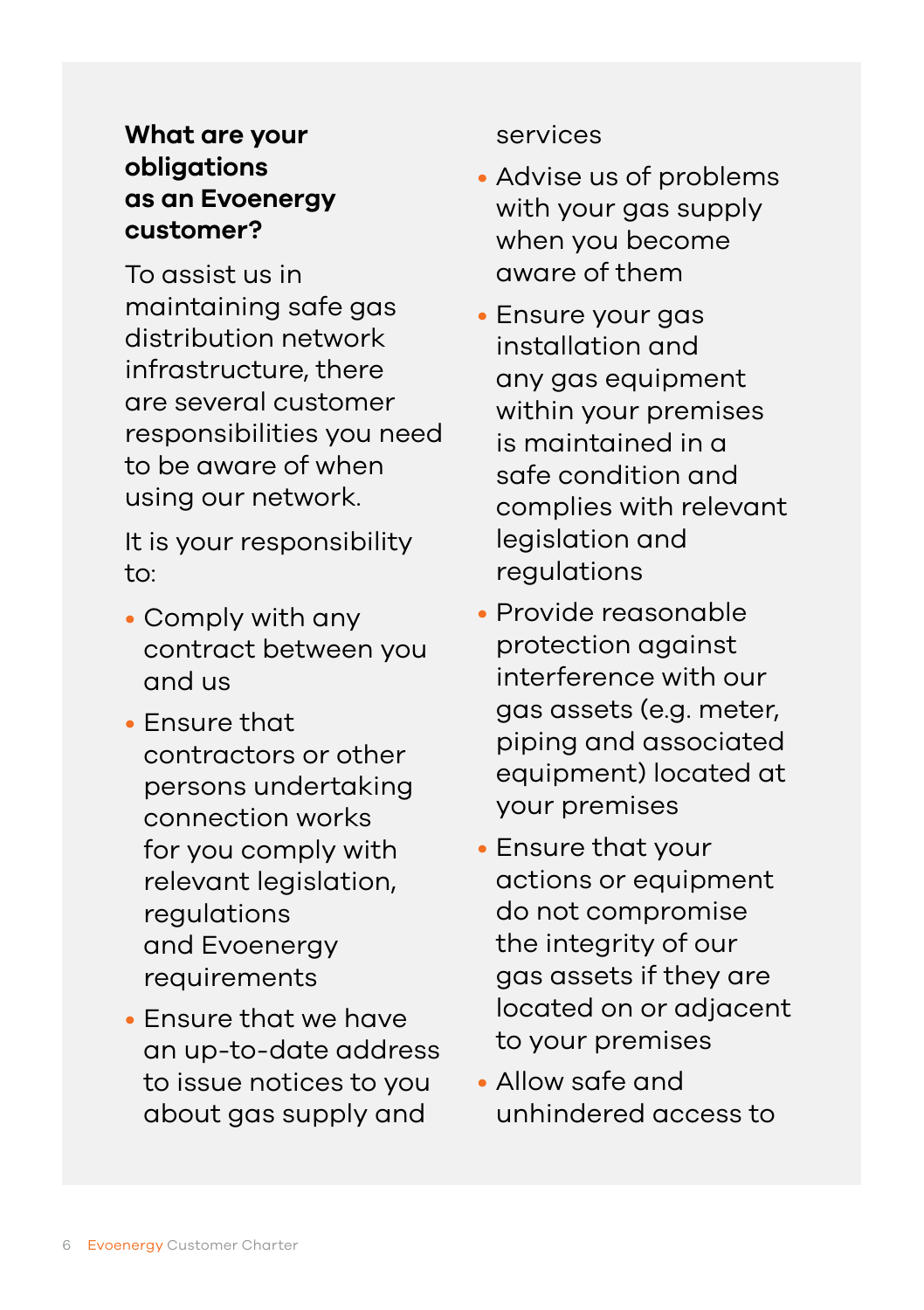your premises for us to read the meter or inspect and maintain our gas assets (e.g. meter, piping and associated gas equipment) and if needed, to disconnect and reconnect your gas supply

#### **What must a customer not do?**

You must not:

- Interfere with our gas assets installed on your premises or let unqualified personnel work on your gas installation
- Allow gas to bypass the meter
- Use gas supplied to another address or supply gas to another person, and
- Allow gas supplied under a specific purpose tariff to be used for another

#### purpose

# Contacting us

## **When should customers contact Evoenergy?**

You should contact our faults and emergencies line on 13 19 09 to report a fault or emergency such as:

- Gas pipe damage primarily damaged during excavation
- Gas leaks you may smell a strong rotten egg odorant
- Damage to the gas network infrastructure – exposed and damaged equipment or infrastructure

You should contact us directly via our general enquiries line on 13 23  $86.$ 

• For all enquiries, compliments and rebates relating to the gas network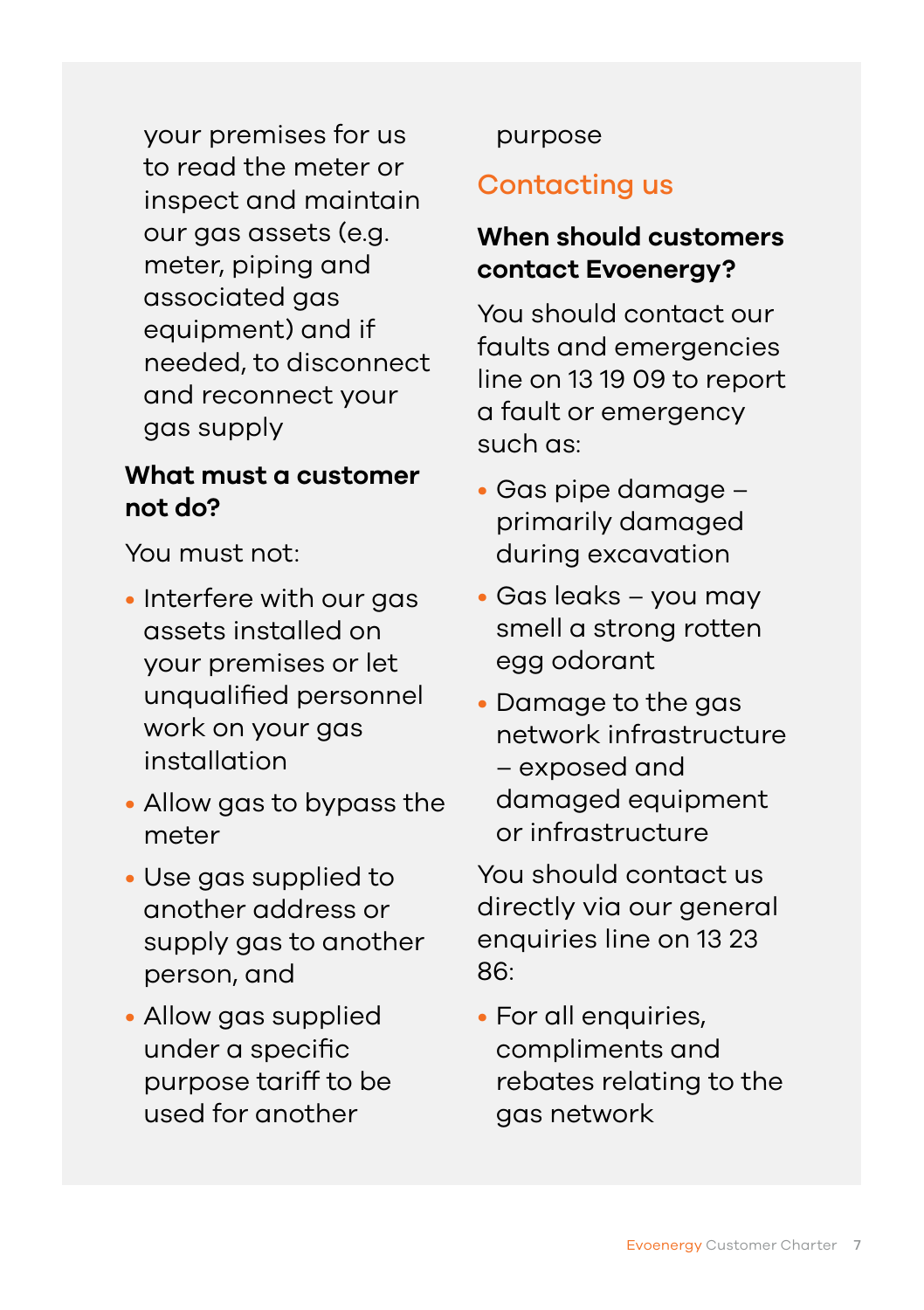- To notify us about a change of address notice you received from your council
- If you are a real estate developer and wish to arrange new gas connections
- For real estate work
- If there is a major change to the amount of gas used at your premises
- If there are changes affecting access to our meter or any other of our gas assets
- For assistance with a meter relocation
- If planning a new development or an extension or renovation to an existing premises that could interfere with our gas assets, and
- If planning to change the piping or associated equipment

at your premises in a way that may compromise the safety of the gas distribution network or affect the quality of supply of gas to other customers

If you are planning to undertake building or renovation work which might interfere with our underground assets, please phone Dial Before You Dig on 1100. For more information visit the safety advice section of our website at **evoenergy.com.au**

# Life support equipment

If you have a device that is for life support and is powered by gas please contact your retailer or Evoenergy to register your details as a customer who requires life support equipment.

If you are registered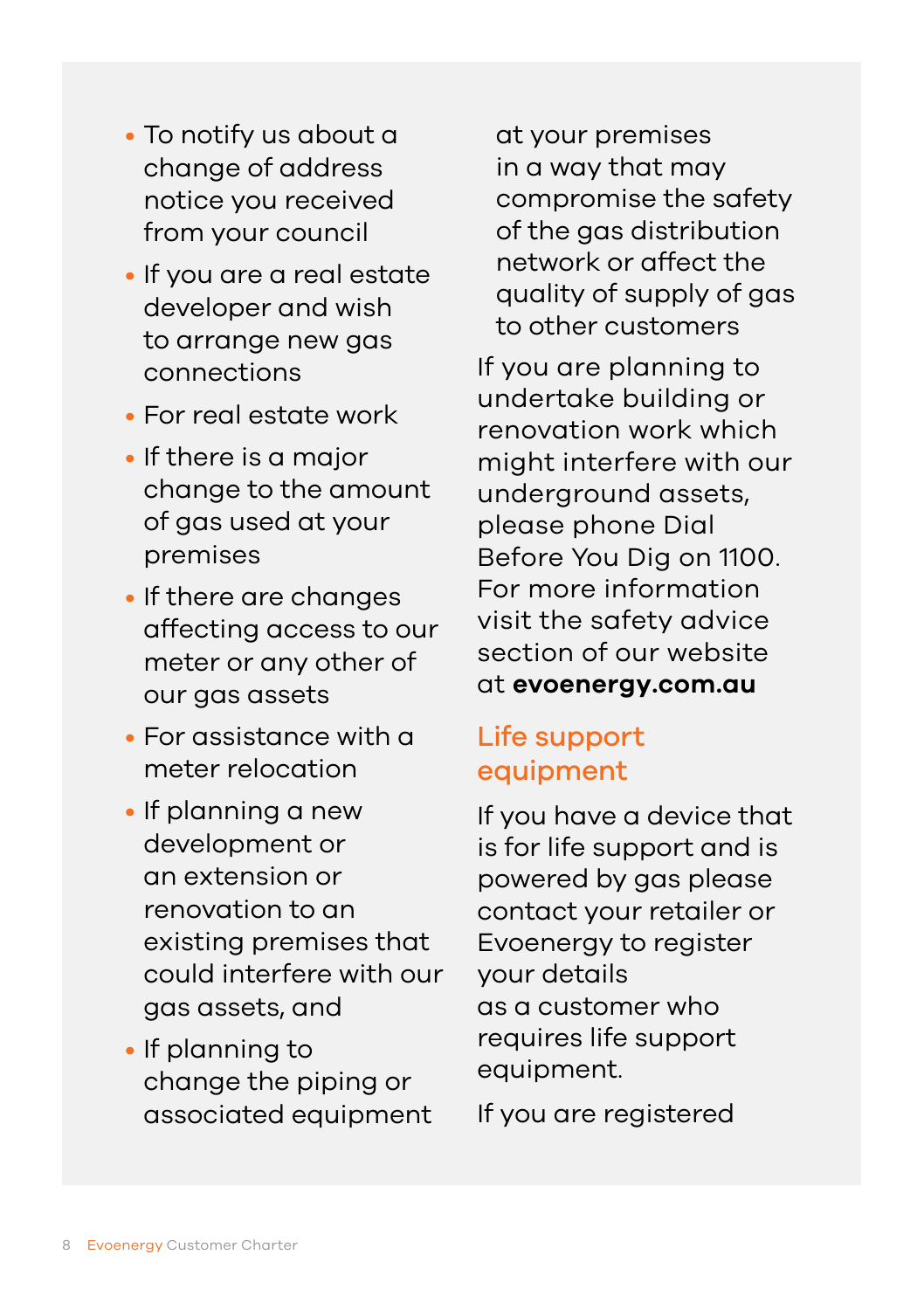for a gas-powered lifesupport device, then we have obligations to ensure that you're not disconnected unexpectedly and have adequate notice of planned outages.

#### Customer enquiries and complaints

At Evoenergy we value our customers and appreciate your feedback. We want to hear from you if you have received exceptional service or if you have comments or suggestions as to how we can improve our service and products.

If you have an enquiry or complaint, please call our general enquiries number on 13 23 86 so that we can resolve the issue as quickly as possible. Where possible, we will endeavour to formally resolve your

enquiry or complaint immediately. Otherwise, we will advise you of the outcome of your complaint within 20 business days.

For all enquiries and complaints relating to your gas bill or your gas account, please contact your gas retailer as they manage these directly. Your retailer's contact details can be found on your gas bill.

If you are not satisfied with the response received from your initial enquiry you may request your complaint is reviewed at a higher level in Evoenergy. If you are still dissatisfied with the result, you have the right to refer the complaint to the ACT Civil and Administrative Tribunal (ACAT) on (02) 6207 1740.

Connection of your gas supply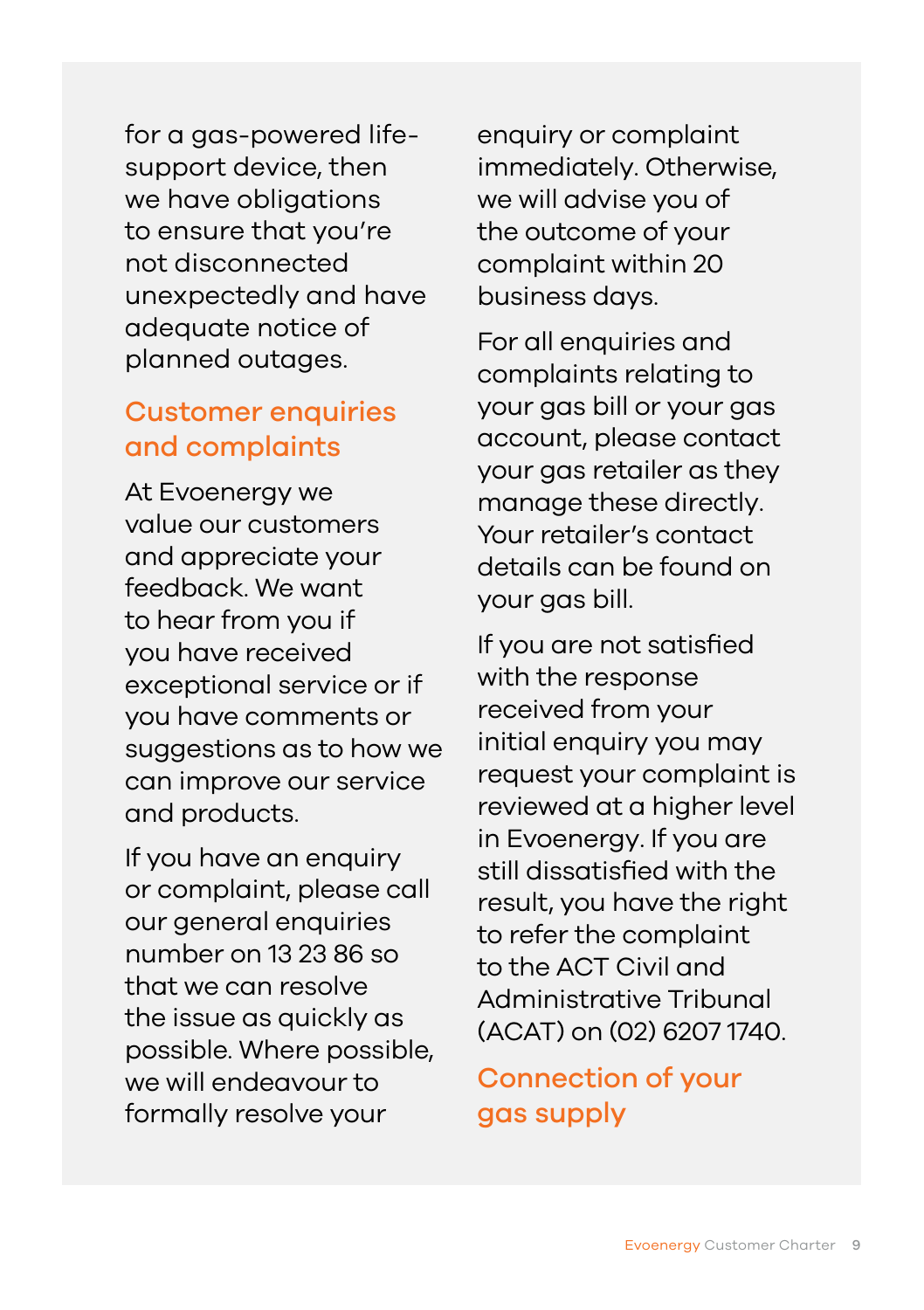Please contact your retailer if requiring a new natural gas connection to your premises, or adding another appliance or alteration to your connection. You may apply to us directly if you are a real estate developer requiring a new connection.

#### **Applying for a new gas connection**

You may apply for a new gas connections in the following ways:

• Through a gas retailer for a new gas connection and your retailer will submit an

application to us on your behalf (a list of retailers is available on the Australian Energy Regulator's website at **aer.gov.au**)

• You may also apply directly with us at **evoenergy.com.au**

Within 10 business days of receiving the application, we will advise you or your retailer whether you require a basic or negotiated connection.

If your application is determined to require a negotiated connection, the negotiated connection process will apply.

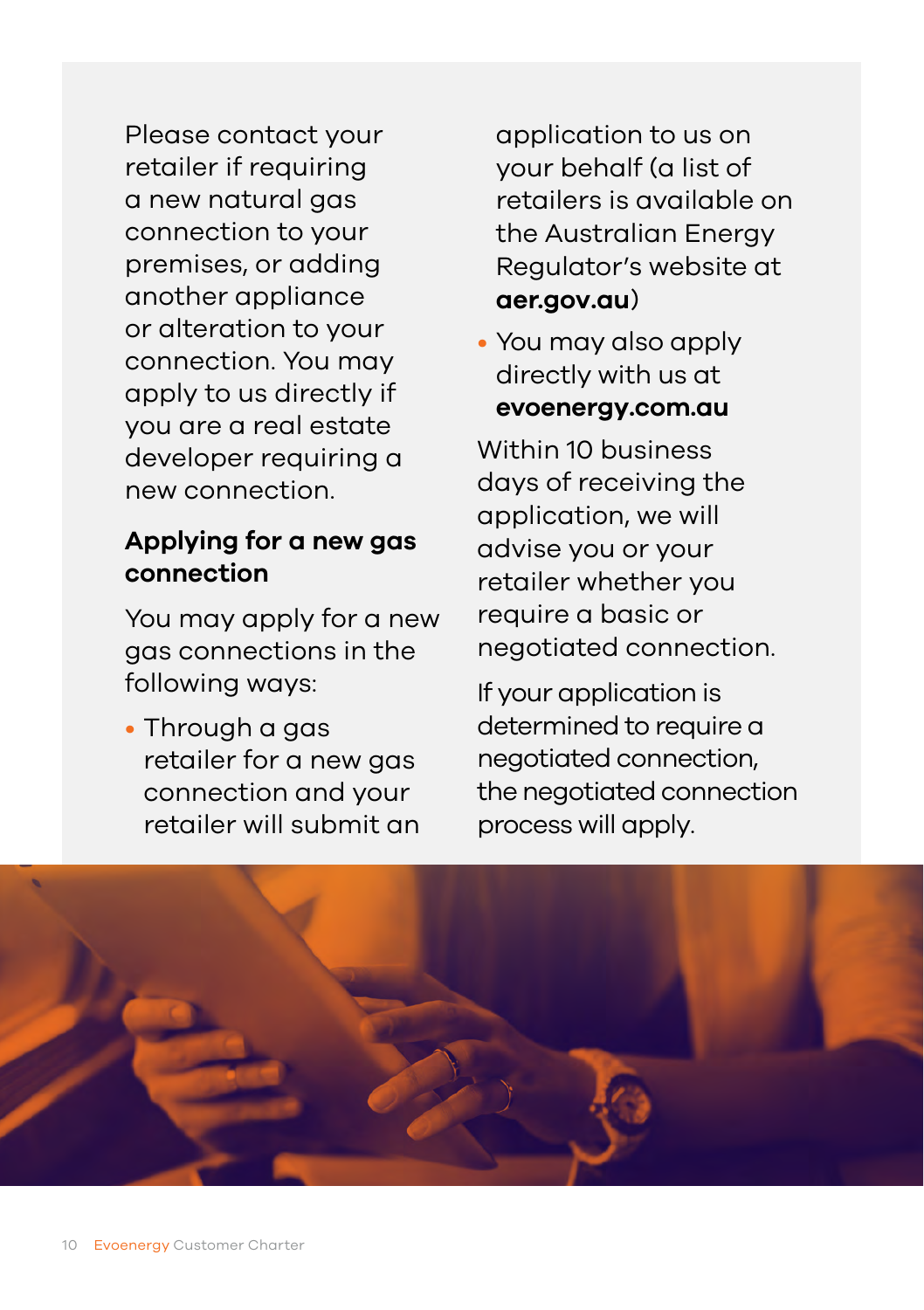If your application is determined to fall into the basic connection category, we will provide your retailer (or you) with a connection offer within the same timeframe above (please note that for expedited connections, no offer will be issued as the model standing offer for basic connection will be considered automatically accepted).

After the connection offer has been made, your retailer (or you) have 45 business days to accept it.

After the offer has been accepted we will commence work on your connection within 10 business days and complete the work on your connection within 90 business days, unless other timeframes have been negotiated.

#### **Basic Connection Service**

A basic connection service is a connection where there are no extensions or modifications required to the gas main adjacent to your premises so they can be connected to our gas network. A basic connection has the following characteristics:

- the gas supply is for residential purposes only
- the meter will be located external to the building and no further than two metres beyond the front of the building
- natural gas supply is required for no more than a cook-top, room heating and a hot water system, to a total capacity of no more than 320MJ of natural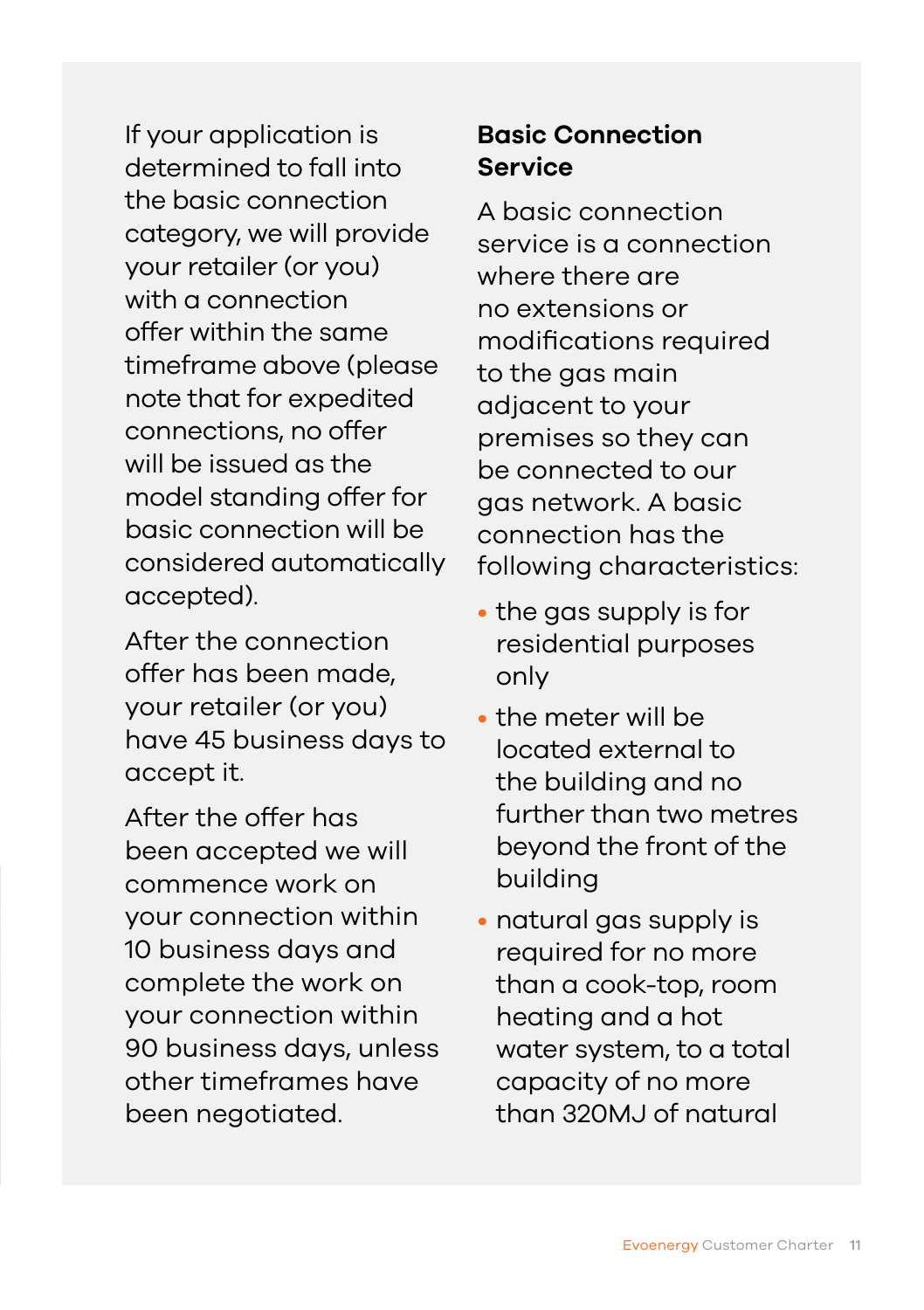#### gas

- the distance between the point of entry for the gas connection service to the premises and the meter location at the premises will be no more than 25 metres
- the line from the premises' boundary to the meter location is free of obstructions such as cliffs, walls, or steps greater than 3 metres, and
- the premises are not located on a high traffic road requiring traffic control

#### **Negotiated Connection Service**

If your proposed connection cannot be classified as a basic connection, then your retailer (or you) may negotiate a connection with us. In addition, if you are eligible for a basic connection but

have unique connection requirements, your retailer (or you) may negotiate a connection with us.

In general, negotiated connections are more complex than basic connections and require additional effort from us to produce the connection design and implement the connection. Evoenergy may charge your retailer (or you) a negotiation fee if your retailer (or you) negotiates a connection with us.

Negotiated connections have a longer timeframe, owing to the complexity of the design and implementation work, as well as the exchange of information required between both parties.

In order to negotiate a connection, both parties have an obligation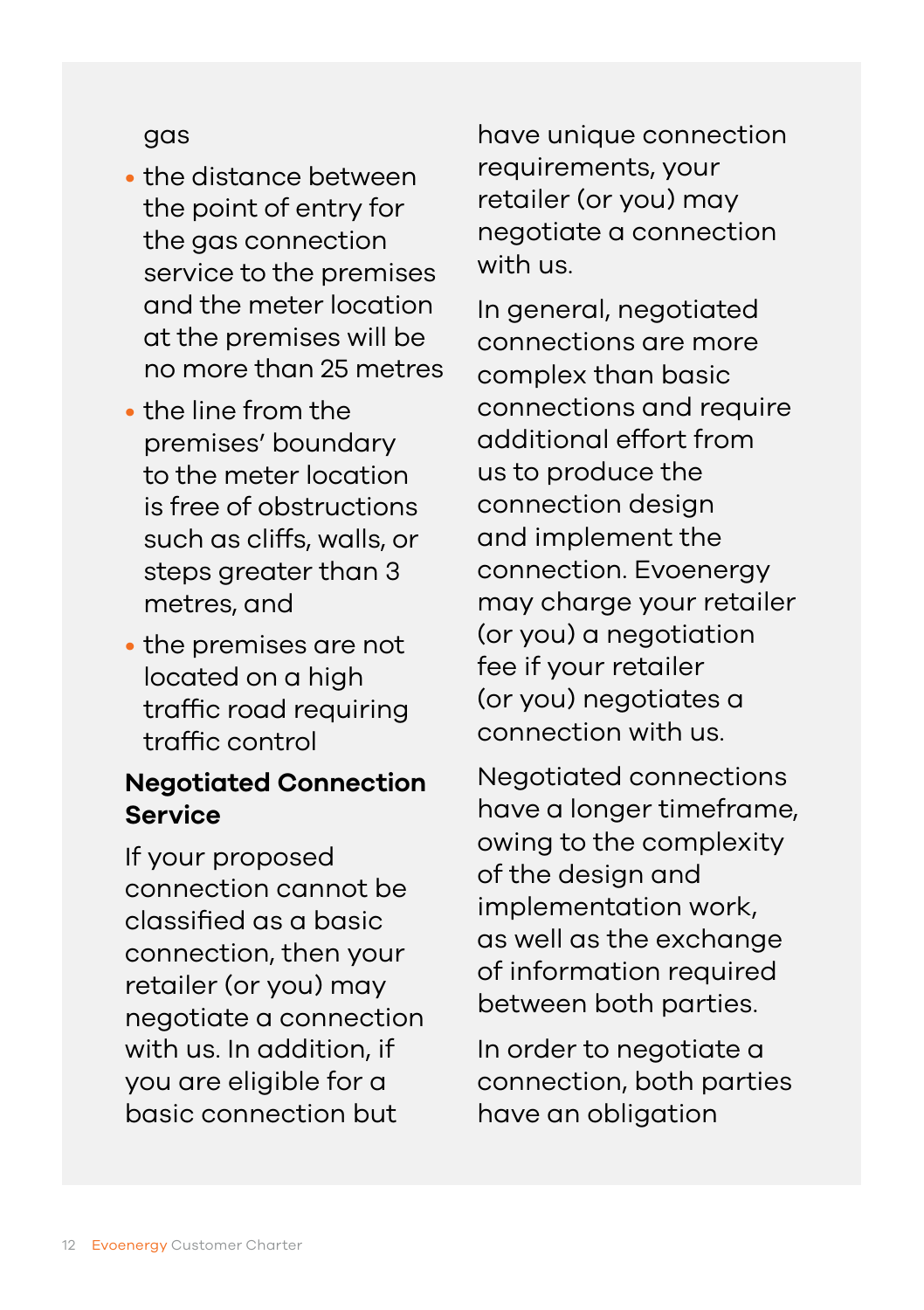to negotiate in good faith. This requires the exchange of commercial information from both parties and may require each party to sign confidentiality agreements as some of the information exchanged may be commercially sensitive.

Evoenergy must provide the following commercial information:

- A description of the nature of the negotiated connection service, including what Evoenergy would provide to the connection applicant as part of that service
- The terms and conditions on which Evoenergy would provide the negotiated connection service to the connection applicant
- An estimate of the

connection charges for providing the negotiated connection service to the connection applicant

- A statement of the basis on which connection charges are calculated
- A statement of the assumptions made by Evoenergy in applying the connection charges criteria
- If the connection applicant has elected to extend the negotiations to cover supply

In turn, your retailer is obligated to share the following with us on your behalf:

- Details of your corporate structure
- Financial details relevant to creditworthiness and commercial risk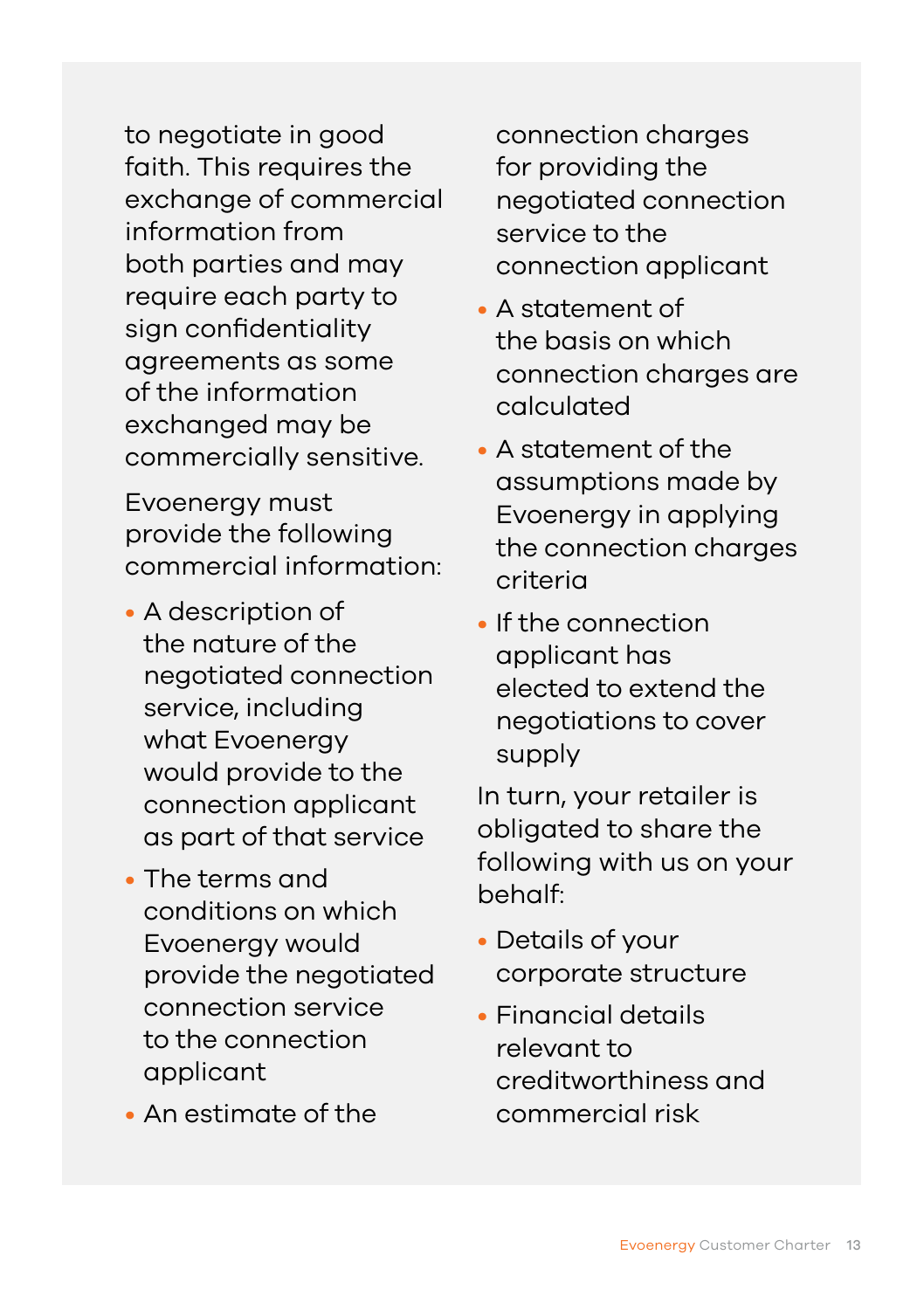- Ownership of assets
- Technical information relevant to the application for a negotiated connection service
- Financial information relevant to the application for a negotiated connection service, and
- Details of the new gas connection requested

For more information about a negotiated connection refer to our negotiation framework, which is available on our website at **evoenergy. com.au**

#### **Expedited connections**

If your new connection is classified as a basic connection service, you are eligible for expedited connection. If your connection is expedited, you will not physically receive an

offer document, as the offer is considered automatically accepted.

#### **Terms and conditions that apply to your connection service**

The terms and conditions that apply to your connection service are set out in the connection offer we provide to your retailer (or you). For basic connection services, this offer will be the model standing offer for basic connection services available on our website. If you negotiate a connection with us, the specific terms and conditions negotiated will apply and you will receive an offer for negotiated connection services directly from us or through your retailer.

Once your premises has been connected to our gas distribution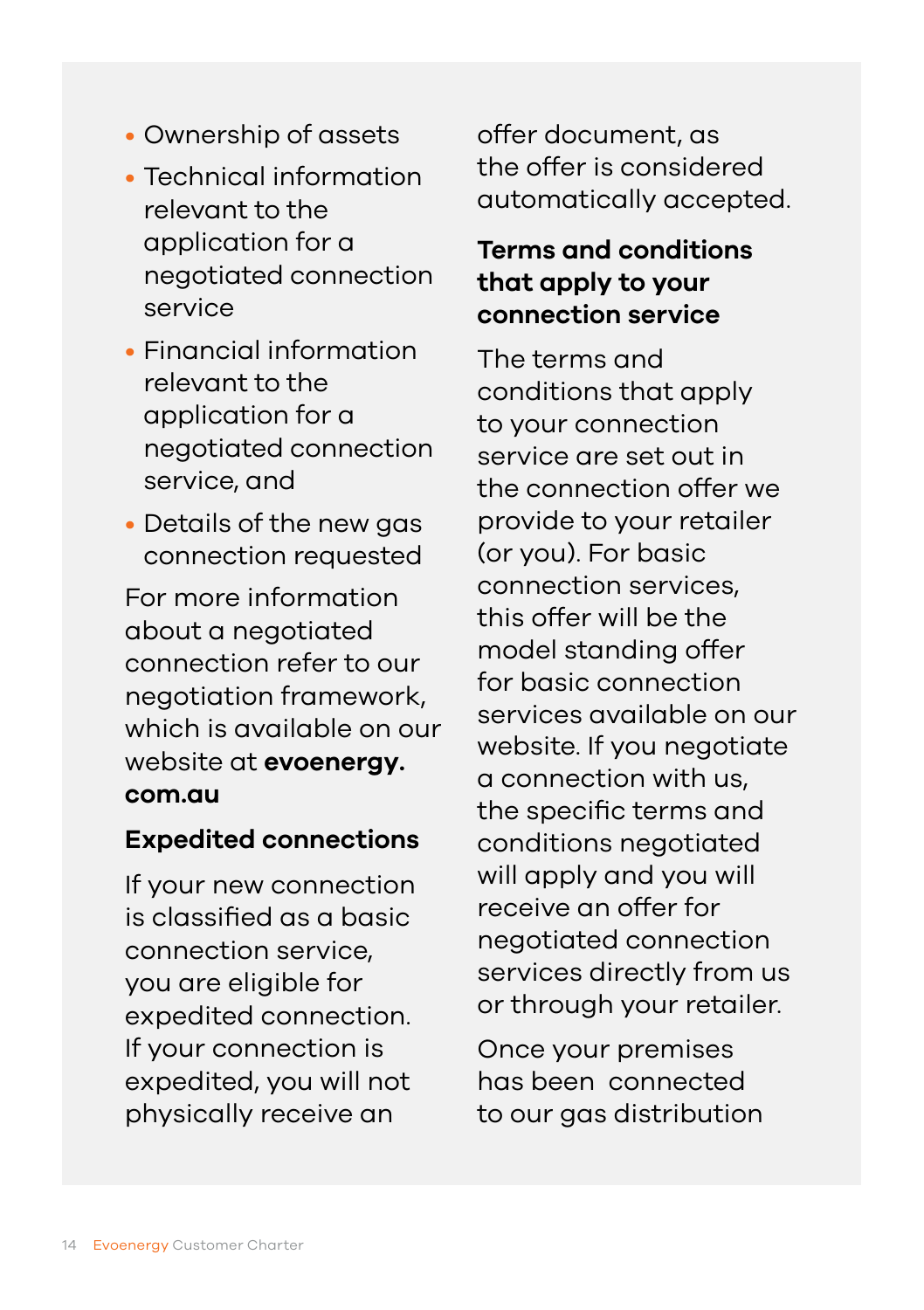network, you are then able to take supply of gas, purchased through a retailer. While your relationship with your retailer governs pricing and other conditions, we still have responsibilities to you and, in turn, you have obligations to us. These obligations and responsibilities are governed by your Deemed Standard Connection Contract, which is available on our website.

This Contract terminates along with the successful disconnection of your gas supply. The detailed terms and conditions are set out explicitly in the contract.

# Disconnection and reconnection of your gas supply

On some occasions, Evoenergy will need

to disconnect and/or reconnect the existing gas supply to your premises.

# **Disconnection of your gas supply**

Our number one priority is the safety of the community, our employees and our contractors. In the case of an unplanned interruption or an emergency, we will use our best endeavours to restore supply as quickly as possible. We may need to disconnect your existing gas supply for the following reasons:

- Where you or your retailer have requested a disconnection
- Where it has been identified that your premises is in breach of safety compliance
- Where there is an emergency warranting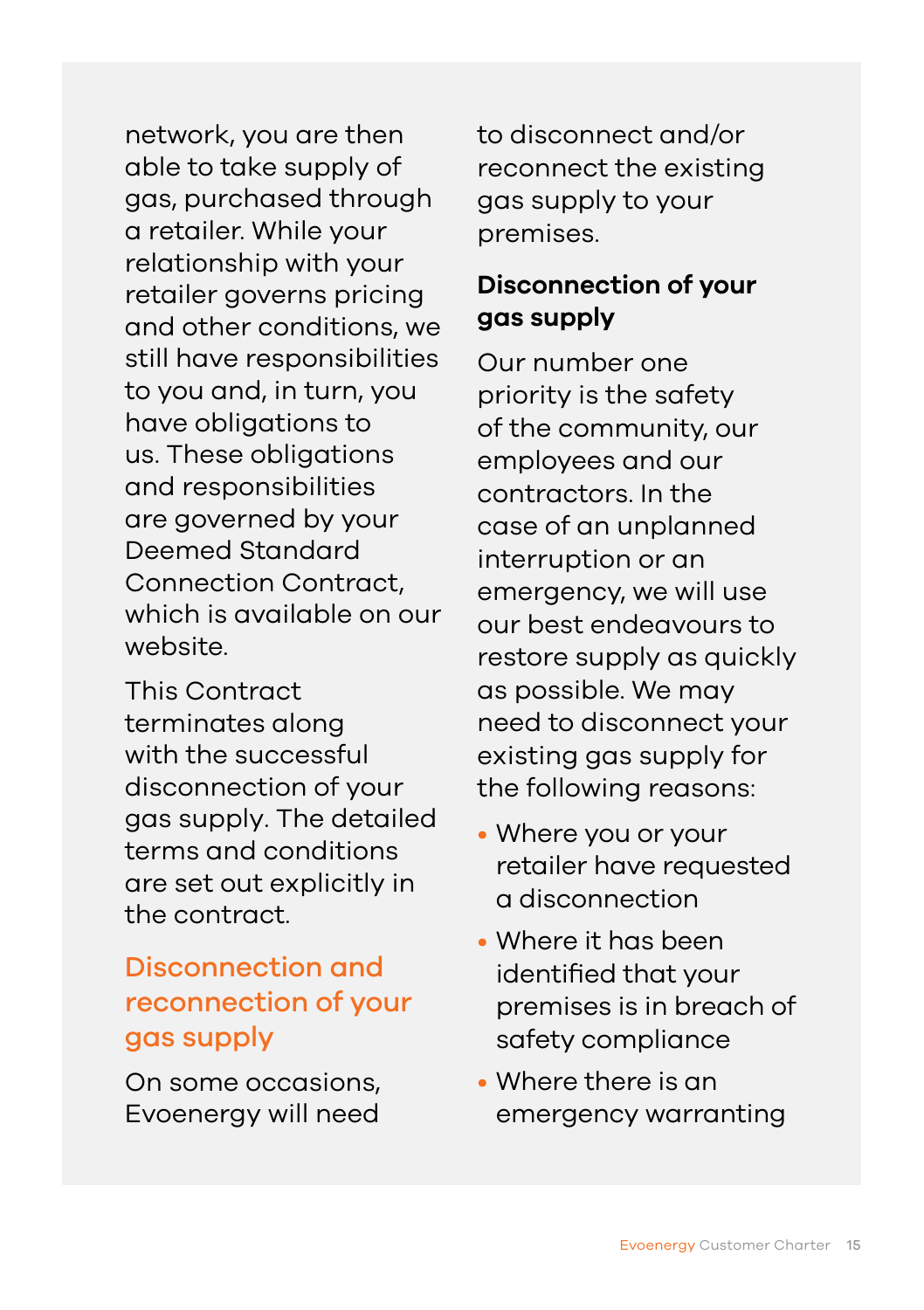disconnection

- Gas is being used illegally at your premises or you have interfered with the gas supply or associated metering equipment
- You have failed to comply with the terms of your contract, or failed to pay applicable charges under that contract
- For planned interruptions (e.g. maintenance or upgrade work), and
- You have not provided us with safe access to your premises

We are not allowed to disconnect your existing gas supply in circumstances where:

- The premises are registered as having gas-powered life support equipment
- You have made a

complaint, directly related to the reason for the proposed disconnection, to us under our standard complaints and dispute resolution procedures and the complaint remains unresolved

- You have made a complaint, directly related to the reason for the proposed disconnection, to ACAT and the complaint remains unresolved, and
- The period of disconnection falls within a 'protected period':
	- –On Mondays to Thursdays before 8am or after 3pm
	- –On a Friday, weekend, public holiday or day before a public holiday

–In the period 20th December to 31st December (both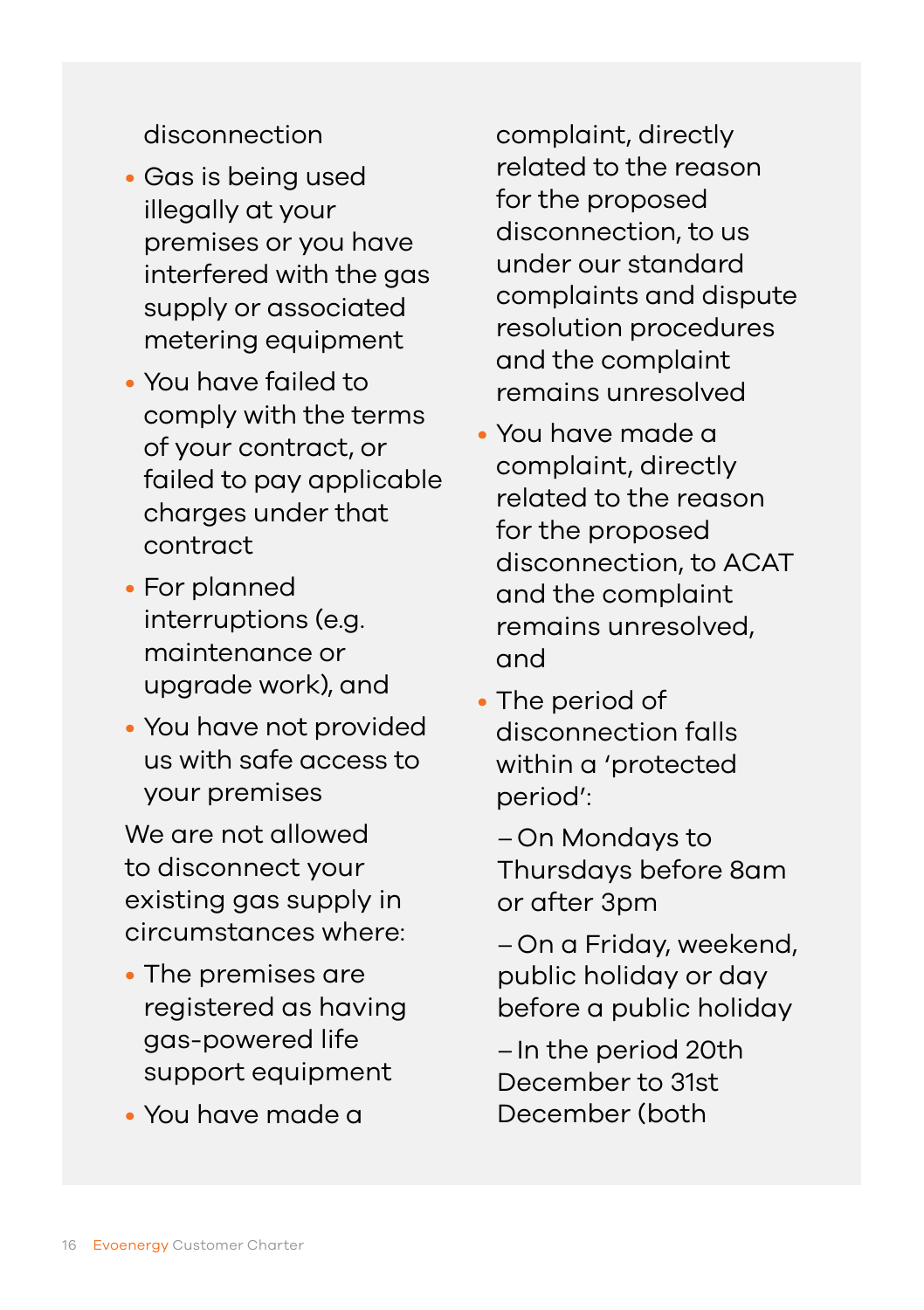inclusive in any year) For more details on the cases in which we may, and may not, disconnect your gas supply, please refer to your contract.

## **Decommissioning of your gas supply**

In certain circumstances it will be appropriate to decommission your gas supply by cutting the supply pipe off in the street. This will arise at your request when:

- Demolition works are planned and removing gas from the block is required for safety
- You have decided that you permanently no longer wish to use gas on the premises

We may also disconnect in the street due to safety reasons or when access to the meter is denied to us or when Gas is being used

illegally at your premises or you have interfered with the gas supply or associated metering equipment.

#### **Reconnection of your gas supply**

Once the reason for a disconnection to your premises has been resolved, we will reconnect your gas supply on the same day (in the case of temporary disconnection) where a request is received by us by 2pm on a business day, otherwise it will be by the end of the next business day or by a mutually agreed date. In the case where your gas supply has been decommissioned, you will have to apply for a new connection, with associated timeframes, to restore gas supply.

# Planned and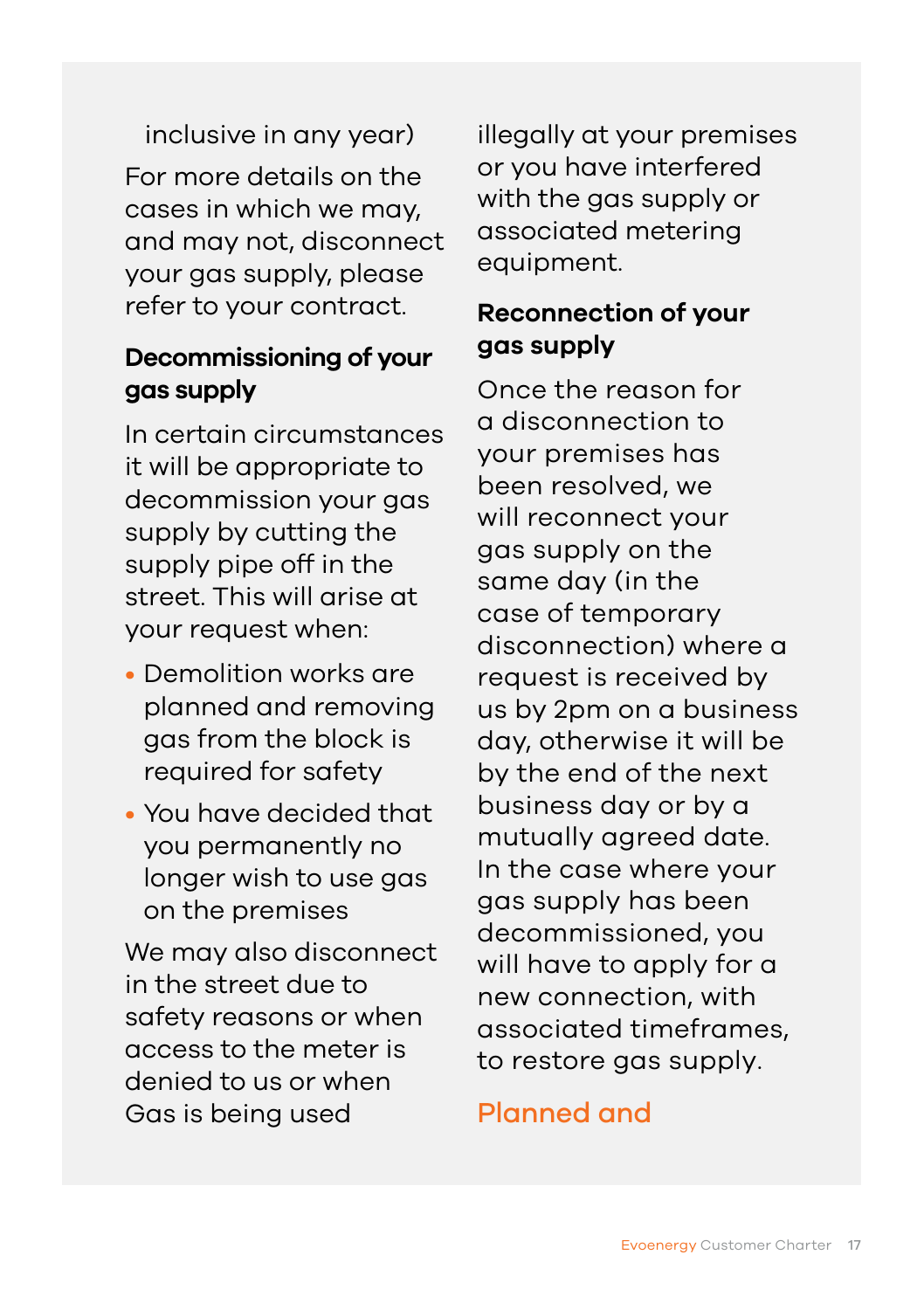# unplanned interruptions of the gas supply to your area

We may, subject to applicable energy laws, interrupt supply at any time for an unplanned or for a planned interruption.

#### **Unplanned interruption**

means an interruption of the supply of energy to carry out unanticipated or unplanned maintenance or repairs in any case where there is an actual or apprehended threat to the safety, reliability or security of the supply of energy.

In the case of an unplanned interruption or an emergency, we will use our best endeavours to restore supply as quickly as possible.

Information about

outages is available from Evoenergy's natural gas faults and emergencies line on 13 19 09.

#### **Planned interruption**

means an interruption of the gas supply for:

- The planned maintenance, repair or augmentation of the transmission system, or
- The planned maintenance repair or augmentation of the distribution system, including planned or routine maintenance of metering equipment or
- The installation of a new connection or a connection alteration

We will always provide you with at least 4 business days' notice of a planned interruption of the gas supply to your area, so that you can make appropriate contingency plans. This notification will: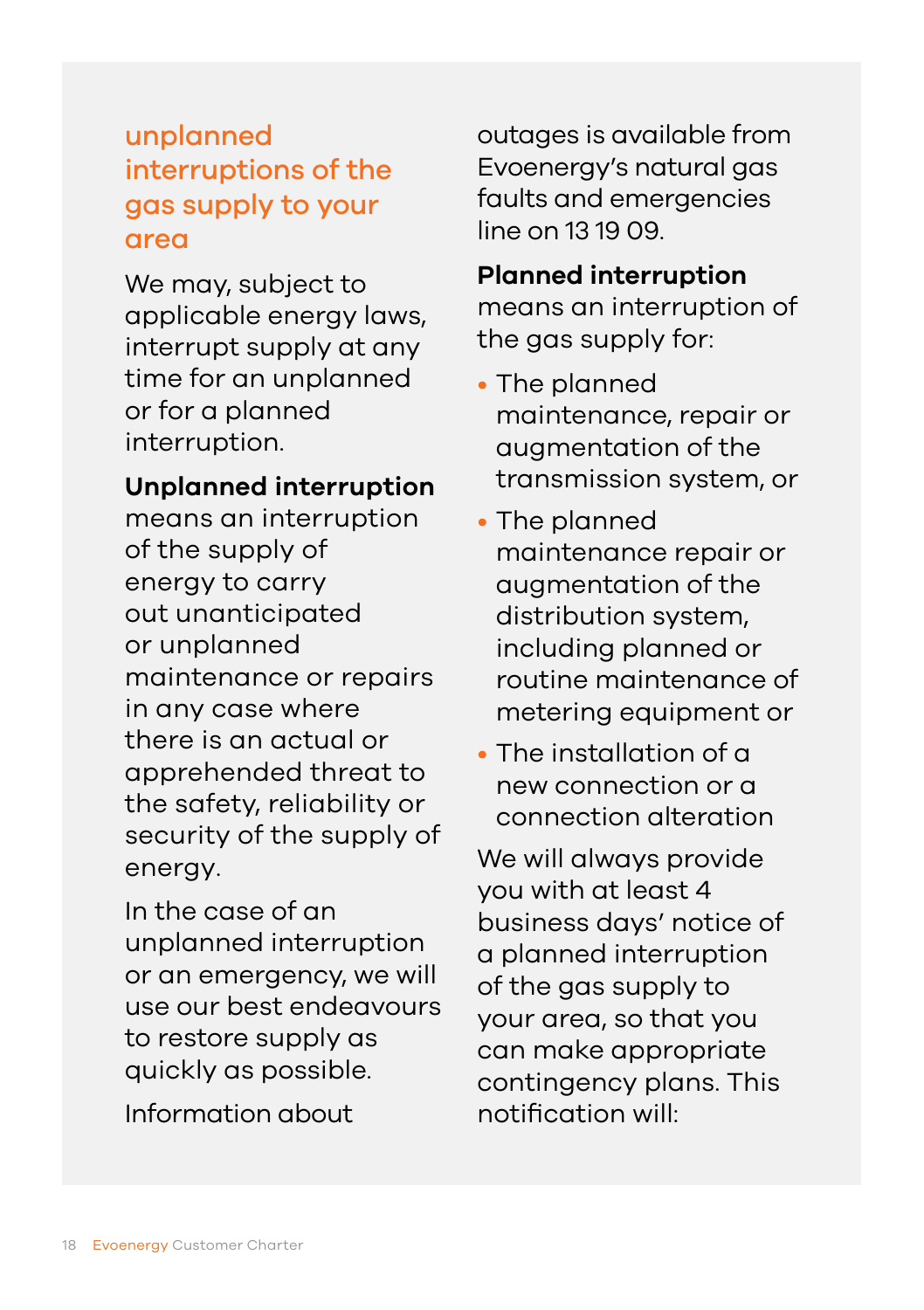- Specify the expected date, time and duration of the interruption, and
- Include a 24 hour telephone number for enquiries

# Guaranteed service levels and rebates

We are required to comply with the guaranteed service levels and rebates set out in the *Consumer Protection Code* for the ACT, unless otherwise

agreed with you.

Guaranteed service levels and rebates are provided below. These change from time to time and the applicable requirements will be published in the *Consumer Protection Code* by the Independent Competition and Regulatory Commission at **www.icrc.act.gov.au**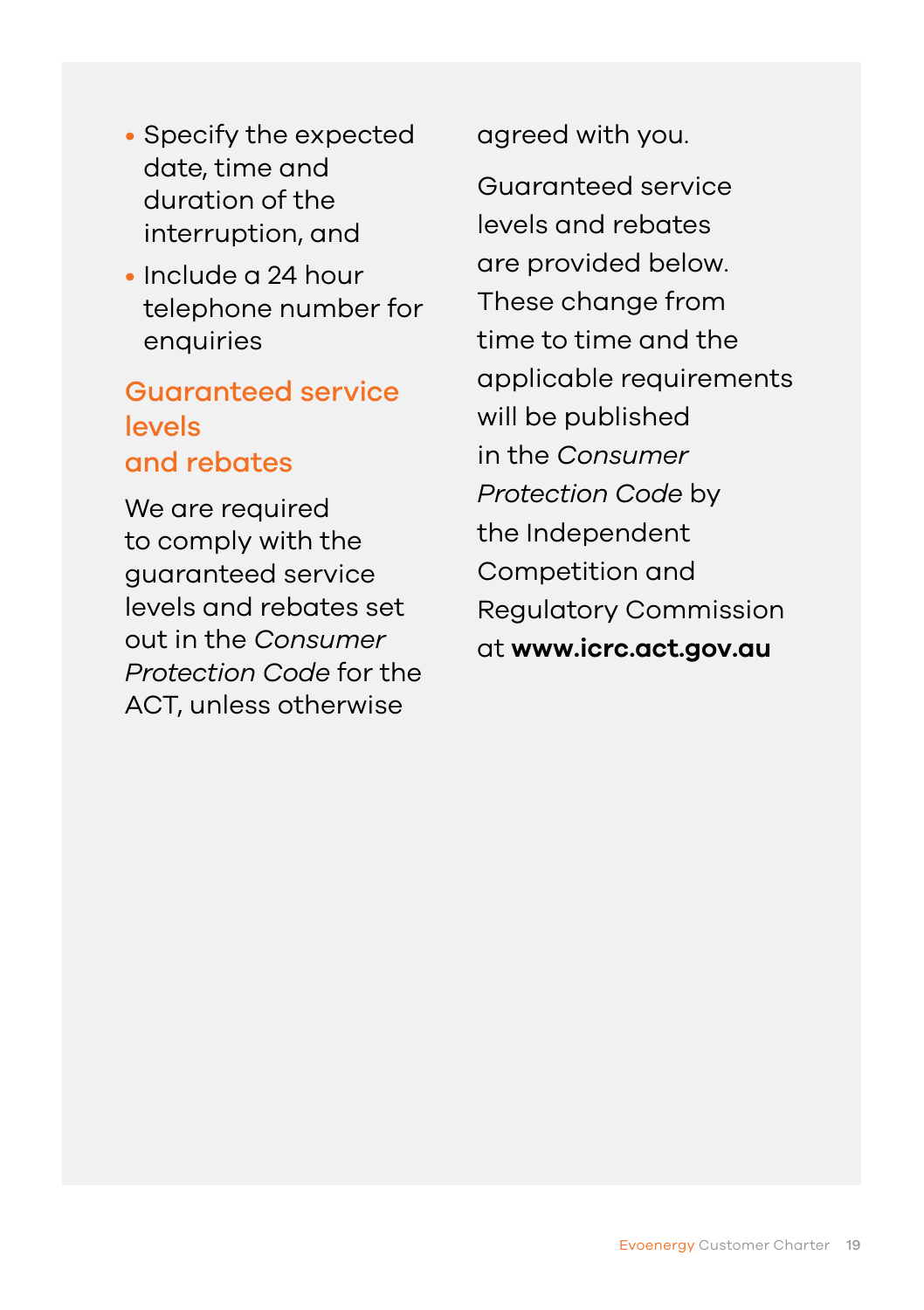| <b>Subject of the</b><br>standard                                | <b>Service Standard</b><br><b>Required</b>                                                                                                                                                                                     | <b>Rebate</b><br><b>Payable for</b><br><b>Failure to</b><br>meet the<br><b>Standard</b> |
|------------------------------------------------------------------|--------------------------------------------------------------------------------------------------------------------------------------------------------------------------------------------------------------------------------|-----------------------------------------------------------------------------------------|
| <b>Response time</b><br>to notification<br>of a network<br>fault | We will respond<br>to notification of<br>a fault, problem<br>or concern with<br>the network which<br>could affect public<br>health or harm the<br>public or property<br>within 6 hours, and<br>in all other cases<br>48 hours. | \$60 per day<br>(maximum<br>\$300)                                                      |
|                                                                  | We aim to<br>resolve at time of<br>attendance. Where<br>this is not possible<br>you will be advised<br>a timeframe for<br>resolution.                                                                                          |                                                                                         |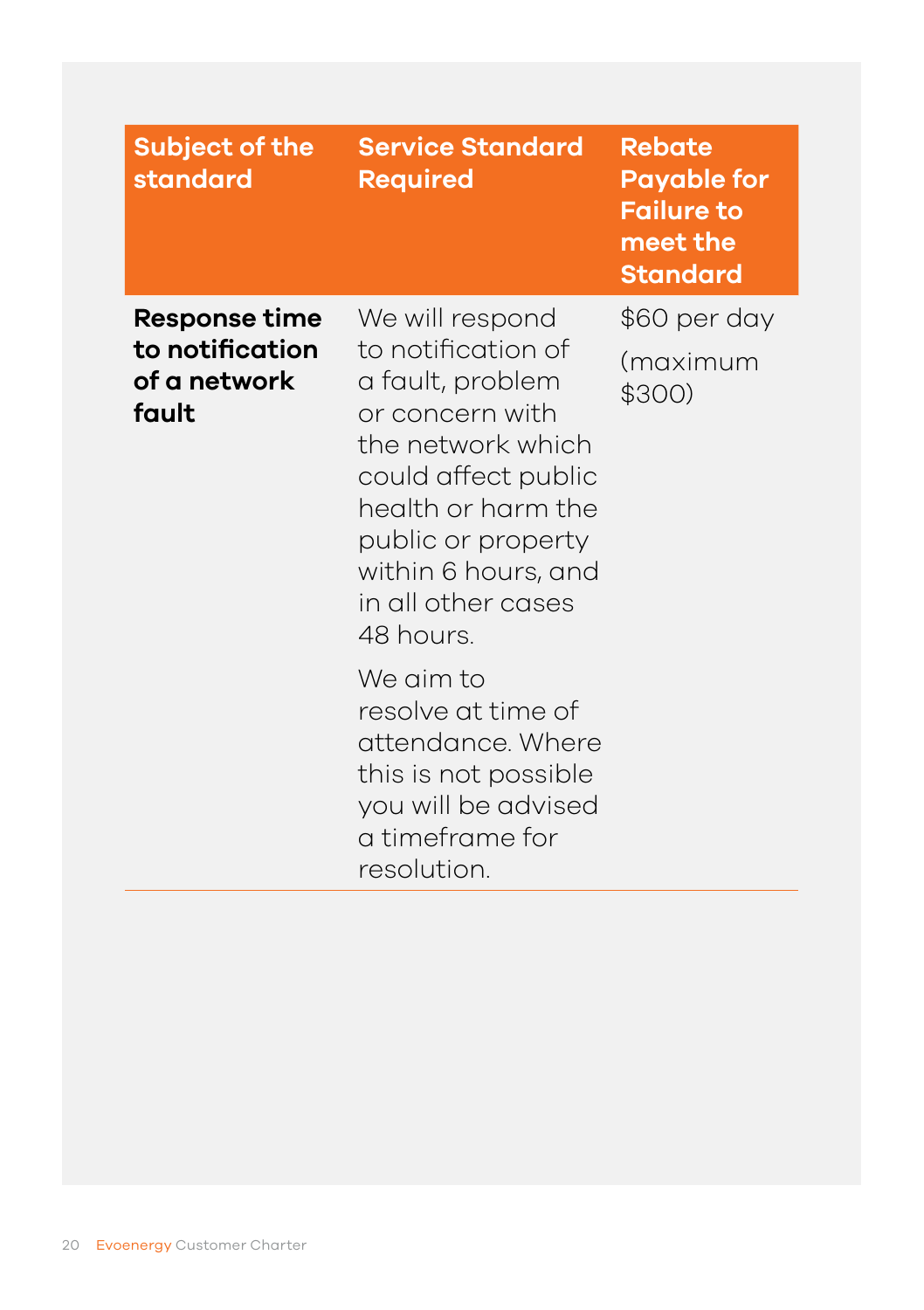| <b>Subject of the</b><br>standard            | <b>Service Standard</b><br><b>Required</b>                                                                                                                                                                               | <b>Rebate</b><br><b>Payable for</b><br><b>Failure to</b><br>meet the<br><b>Standard</b> |
|----------------------------------------------|--------------------------------------------------------------------------------------------------------------------------------------------------------------------------------------------------------------------------|-----------------------------------------------------------------------------------------|
| <b>Reconnection</b><br>of your gas<br>supply | We will try to<br>resolve your<br>complaint as<br>quickly as possible.<br>We will<br>acknowledge<br>receipt of your<br>complaint within 2                                                                                | \$60 per day<br>(maximum<br>\$300)                                                      |
|                                              | business days.<br>We will provide a<br>response within 20<br>business days.                                                                                                                                              |                                                                                         |
| <b>Responding to</b><br>complaints           | We will try to<br>resolve your<br>complaint<br>as quickly as<br>possible. We will<br>acknowledge<br>receipt of your<br>complaint within<br>2 business days.<br>We will provide a<br>response within 20<br>business days. | \$20                                                                                    |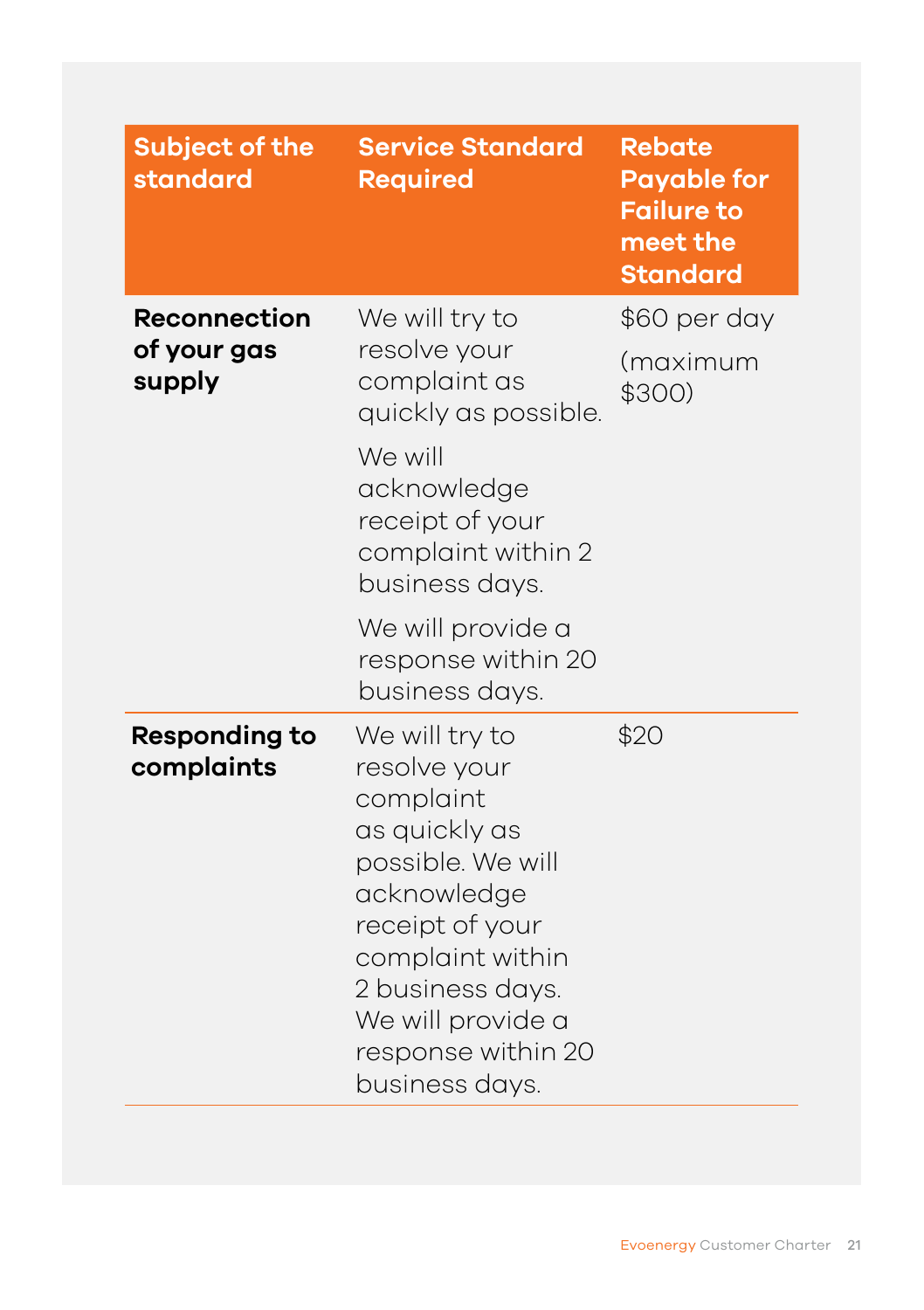| <b>Subject of the</b><br>standard                                                      | <b>Service Standard</b><br><b>Required</b>                                                                                                                                              | <b>Rebate</b><br><b>Payable for</b><br><b>Failure to</b><br>meet the<br><b>Standard</b> |
|----------------------------------------------------------------------------------------|-----------------------------------------------------------------------------------------------------------------------------------------------------------------------------------------|-----------------------------------------------------------------------------------------|
| Wrongful<br>disconnection                                                              | We will not<br>disconnect your<br>supply in error.                                                                                                                                      | \$100                                                                                   |
| <b>Notification</b><br>of planned<br>interruption to<br>the gas supply<br>in your area | Where your gas<br>supply will be<br>directly affected,<br>we will give you at<br>least 4 business<br>days' notice<br>of a planned<br>interruption to the<br>gas supply in your<br>area. | \$50                                                                                    |
| <b>Frequency of</b><br><b>Unplanned</b><br><b>Outages</b>                              | We will take all<br>reasonable and<br>practicable<br>steps to ensure<br>the number of<br>unplanned outages<br>impacting your<br>premises do not<br>exceed nine per<br>financial year.   | \$80                                                                                    |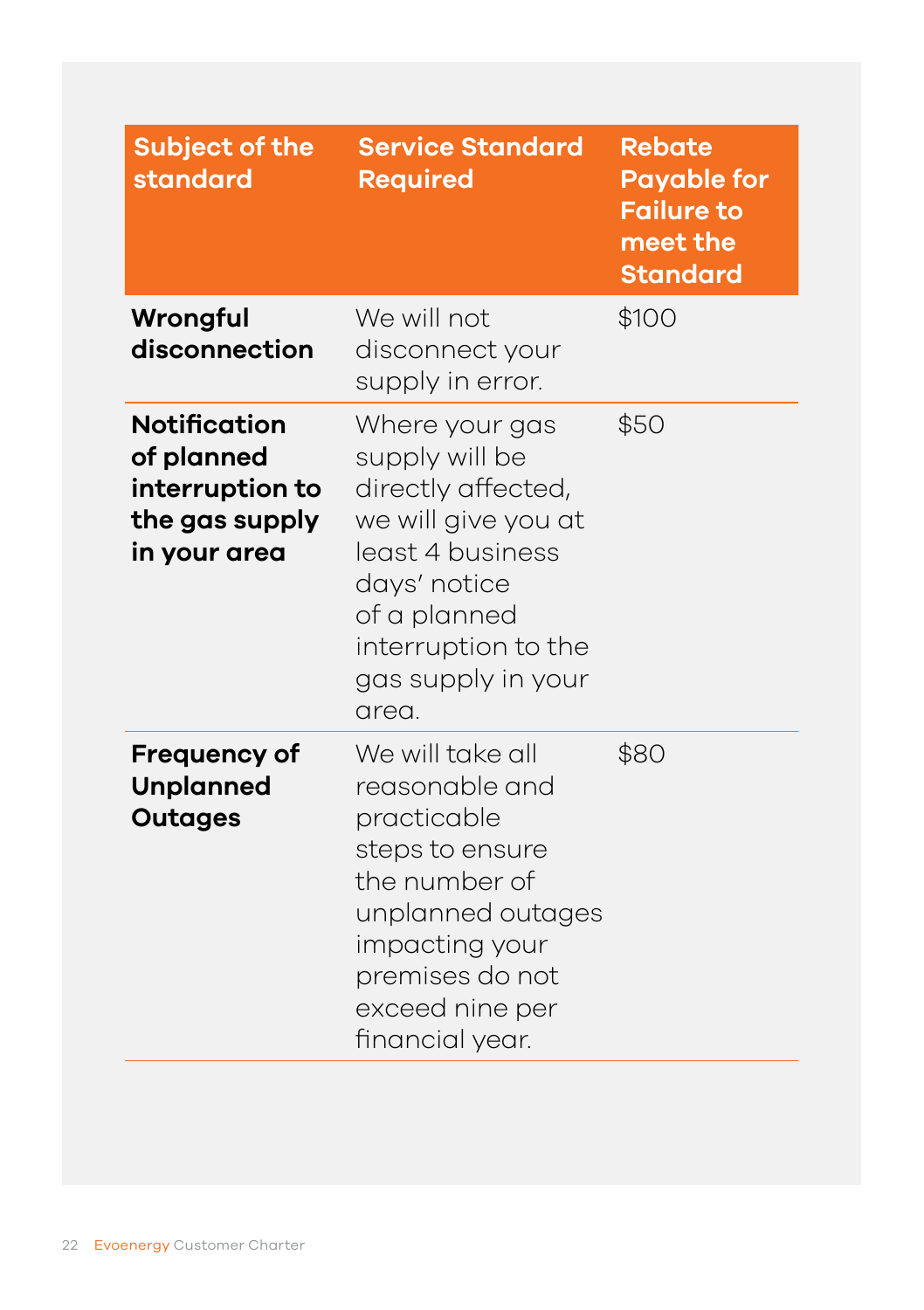| <b>Subject of the</b><br>standard                                                         | <b>Service Standard</b><br><b>Required</b>                                                                                                                                                                            | <b>Rebate</b><br><b>Payable for</b><br><b>Failure to</b><br>meet the<br><b>Standard</b> |
|-------------------------------------------------------------------------------------------|-----------------------------------------------------------------------------------------------------------------------------------------------------------------------------------------------------------------------|-----------------------------------------------------------------------------------------|
| <b>Restoring your</b><br>gas supply after<br>an unplanned<br>interruption in<br>your area | We will take all<br>steps that are<br>reasonable and<br>practicable to<br>restore your gas<br>supply within<br>a period not<br>exceeding 12 hours<br>of unplanned<br>sustained<br>interruption.                       | \$80                                                                                    |
| <b>Total duration</b><br>of interruptions<br>cumulative                                   | We will take all<br>steps that are<br>reasonable and<br>practicable to<br>ensure that the<br>cumulative hours<br>for all unplanned<br>sustained<br>interruptions<br>impacting your<br>premise in a<br>financial year. | $$100 (>20$ to<br><30 hours)<br>\$150 (>30 to<br><60 hours)<br>\$300 (>60<br>hours)     |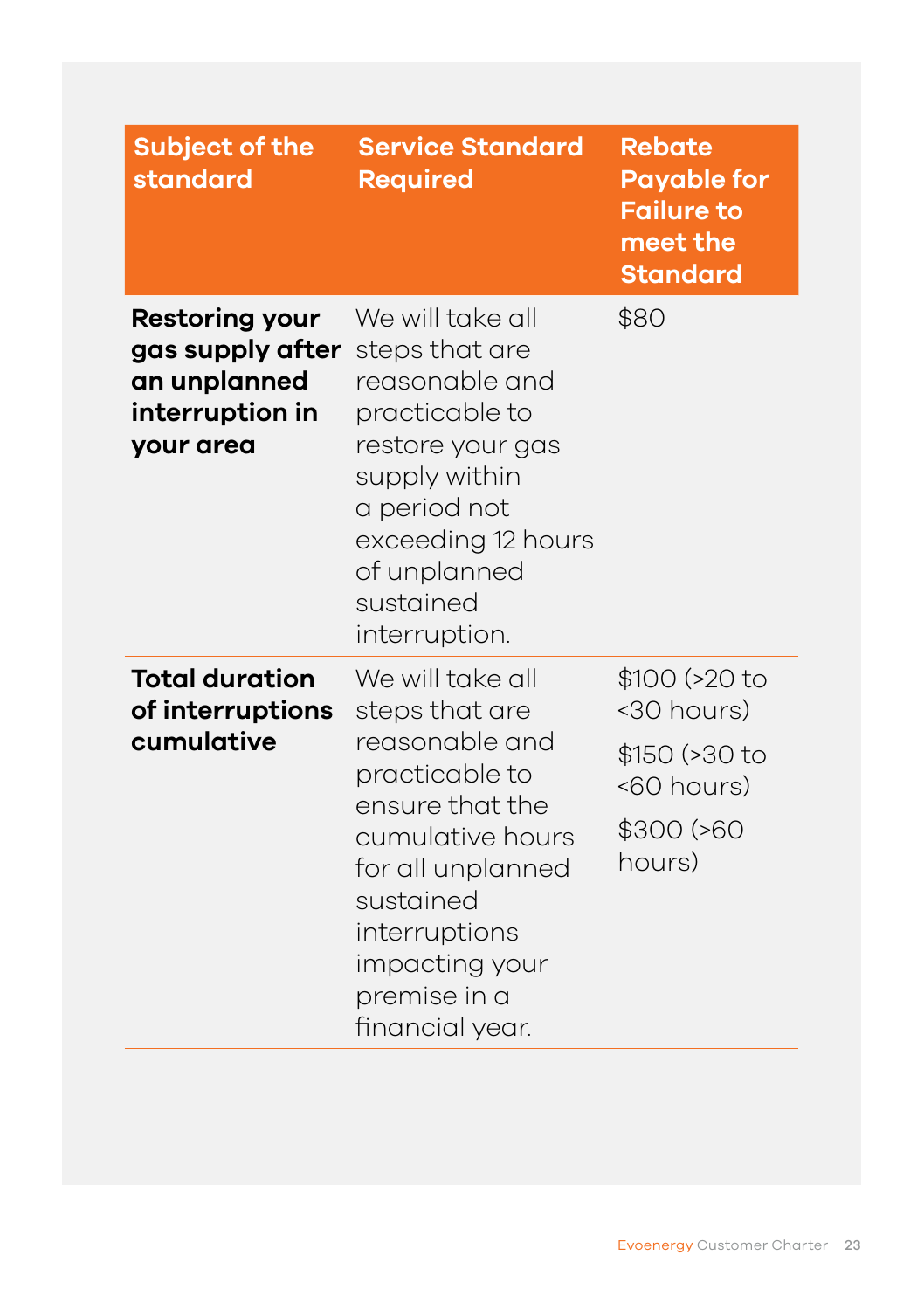#### **Applying for a rebate**

If we fail to meet a guaranteed service level the rebate outlined in the *Consumer Protection Code* for the ACT will apply and will be applied to your retail gas bill.

These rebates do not apply if our failure to meet a guaranteed service level is due to an event beyond our control, such as an emergency or a third party action.

## **Making a claim for loss or damage**

If you have experienced loss or damage as a result of Evoenergy's business activities, you may be eligible to make a claim for compensation. We will endeavour to respond to all claims promptly and fairly.

Evoenergy will pay claims for all genuine out-of-pocket expenses incurred as a direct consequence of negligence on our behalf.

All claims are investigated and assessed on a case-bycase basis. Evoenergy does not pay claims for damage caused by third parties or events outside its control, such as accidents, weather, vandalism, or interference from vegetation or animals.

Any reimbursement offered will reflect the fair and reasonable cost to repair the damage.

You can submit a claim via our website **www. evoenergy.com.au/ legal/making-a-claim** or email claims@ evoenergy.com.au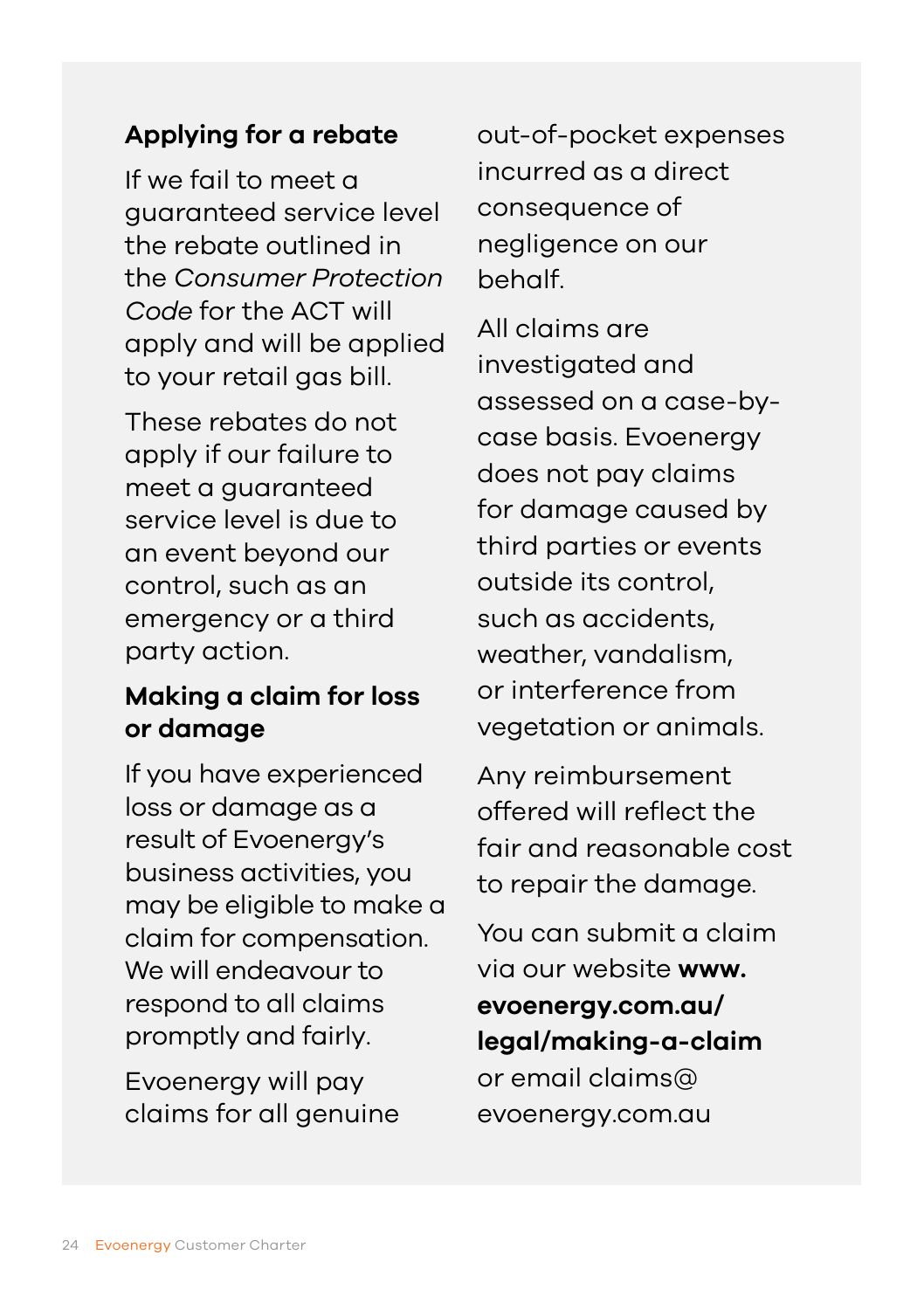